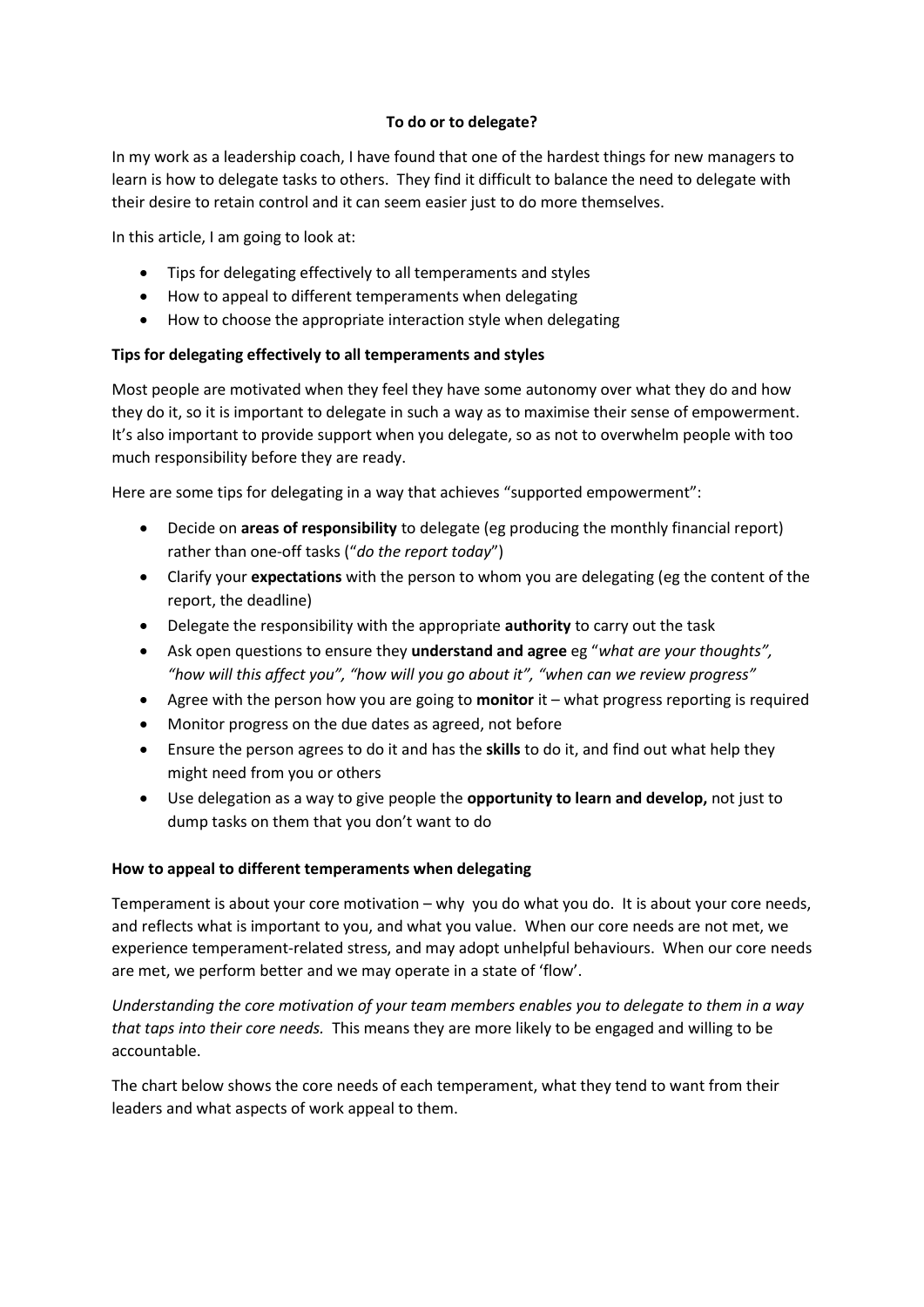| <b>Temperament</b> | <b>Core needs</b>         | They like to be          | <b>Appeal to their desire</b> |
|--------------------|---------------------------|--------------------------|-------------------------------|
|                    |                           | recognised               | to                            |
| Improviser (SP)    | Being noticed             | For how they work        | Solve problems in the         |
|                    | Making an immediate       | and contribute           | moment and get                |
|                    | concrete impact           |                          | immediate feedback            |
|                    | Having freedom            |                          |                               |
| Stabiliser (SJ)    | Being responsible         | For the results of their | Work in a team and            |
|                    | Contributing to the team  | toil                     | contribute to concrete        |
|                    | Having structure and      |                          | results                       |
|                    | consistency               |                          |                               |
| Theorist (NT)      | Being competent           | For their <i>ideas</i>   | Demonstrate their             |
|                    | Having autonomy and       |                          | competence and work           |
|                    | control                   |                          | with experts                  |
|                    | Being an expert           |                          |                               |
| Catalyst (NF)      | Being special             | For who they are         | Help others develop           |
|                    | Making a difference       |                          | and grow                      |
|                    | Having purpose or meaning |                          |                               |
|                    |                           |                          |                               |

Credit to Susan Nash and David Hodgson

## **How to choose the appropriate interaction style when delegating**

Interaction Style is partly about how you communicate and build rapport with other people - the impact your behaviour has on them. Interaction Style is highly situational – while we have a style that comes naturally to us, we can flex it when required.

*When you delegate, it's important to consider the person's level of skill and motivation and adapt your Interaction Style accordingly*.

The "Skill – Will" matrix is a useful tool to help you judge what style would be most effective for delegating to someone, depending on how committed (will) and how capable (skill) they are.





Source unknown.

You can adapt your Interaction Style depending on what approach you believe is needed for the person ie depending on where they fit on the commitment and capability axes.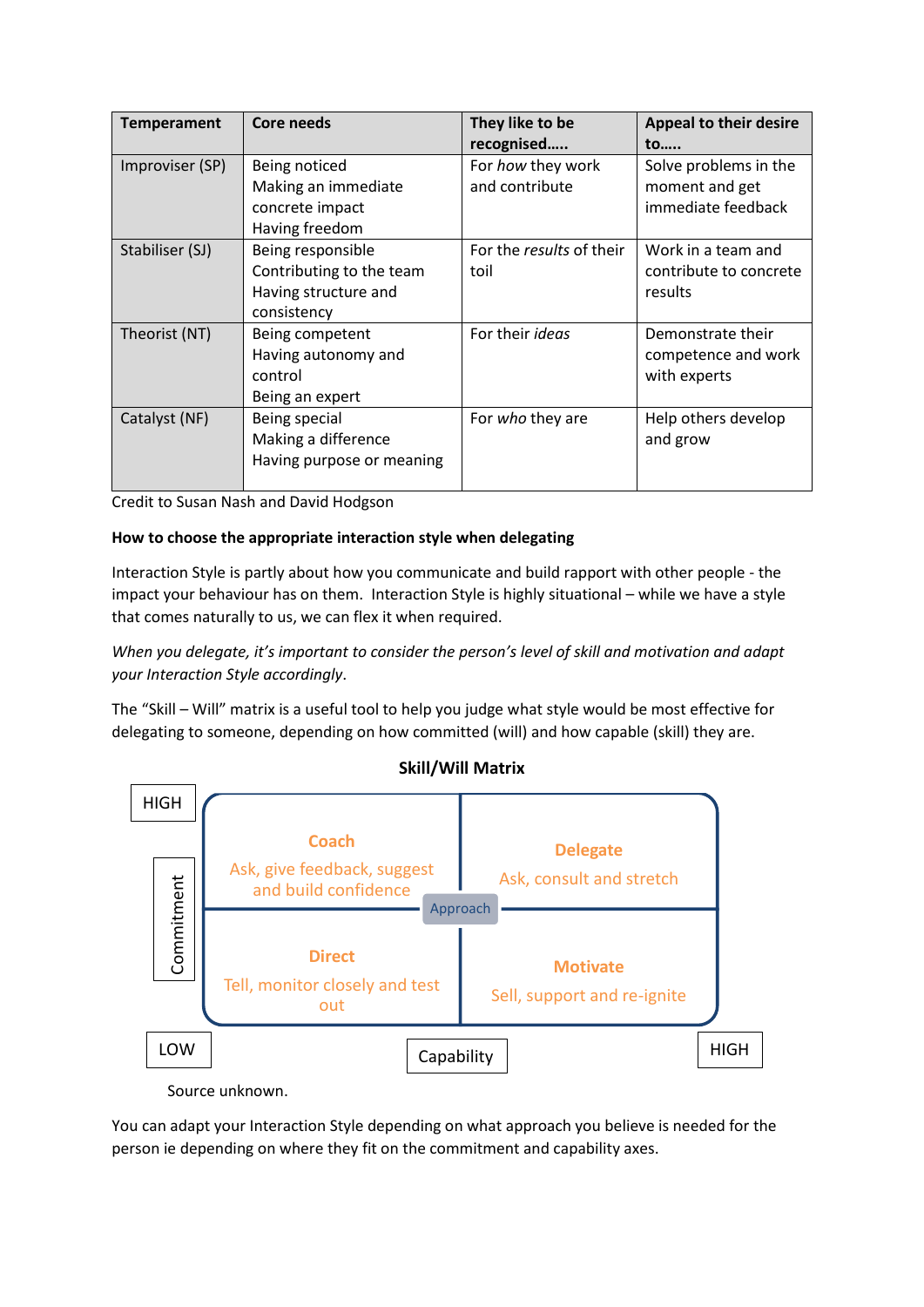- For someone low in commitment and capability, a Directing, "tell", approach might be appropriate, to clarify for them what to do and how to do it. In this case, an In-Charge/Mobiliser or Chart-the-Course/Navigator style could be the most effective Style.
- For someone low in commitment and high in capability, a Motivating approach might be appropriate to help them become energised towards the task. In this case, Get-thingsgoing/Energiser could be the most effective Style.
- For someone high in commitment and low in capability, a Coaching, approach might be appropriate to help them work out and build their confidence in how to achieve the task. In this case, Behind-the-Scenes/Synthesiser could be the most effective Style.
- For someone high in both commitment and capability, a Delegating approach (ie leave them to get on with it in their own way) is likely to be most appropriate.

For each Interaction Style there are different strengths and pitfalls related to each approach – a Mobiliser style will work well with someone low in commitment and capability, who needs a Directing approach; however, a Mobiliser style can be a complete turn-off for someone who is motivated and would prefer to be coached to help them work out what to do for themselves, rather than be directed.

If you have a Synthesiser style, listening and being patient with your team member may come naturally to you and this fits well if a Coaching approach is required; but this style may be ineffective, and could potentially be seen as "soft" by an individual who is not performing because they lack motivation.

The point is to be aware of when you need to flex your natural Interaction Style and adopt the characteristics of another style, in order to delegate in the best way for the person's situation.

| <b>Your Interaction</b> | <b>Benefits when delegating</b>    | <b>Pitfalls when delegating</b>    |
|-------------------------|------------------------------------|------------------------------------|
| <b>Style</b>            |                                    |                                    |
| In-Charge               | Gives clarity about the task, what | Can take away responsibility from  |
| Mobiliser               | needs to be done by when           | others                             |
|                         | Useful with new, unskilled or      | Not so useful when you need buy-in |
|                         | demotivated employees              | from others                        |
| <b>Chart-the-Course</b> | Gives clarity about the course of  | Can limit the scope for others to  |
| Navigator               | action, the steps to be taken      | put in their ideas                 |
|                         | Useful with new, unskilled or      | Not so useful when people need to  |
|                         | demotivated employees              | be energised                       |
| Get-Things-Going        | Gives enthusiasm and a sense that  | Can seem overwhelming and          |
| Energiser               | everyone is working together       | unfocused                          |
|                         | Useful with employees who need     | Not so useful when people need a   |
|                         | encouragement                      | plan to work to                    |
| Behind-the-Scenes       | Gives openness and a sense that    | Can seem unclear about what is     |
| Synthesiser             | everyone's input is important      | required                           |
|                         | Useful with employees who want to  | Not so useful when people need     |
|                         | bring their own ideas              | clear direction                    |

Here are some of the benefits and pitfalls of each style when delegating:

To sum up, when delegating, you need to consider what you are delegating, why you are delegating, and how to delegate appropriately, taking temperament and interaction style into account.